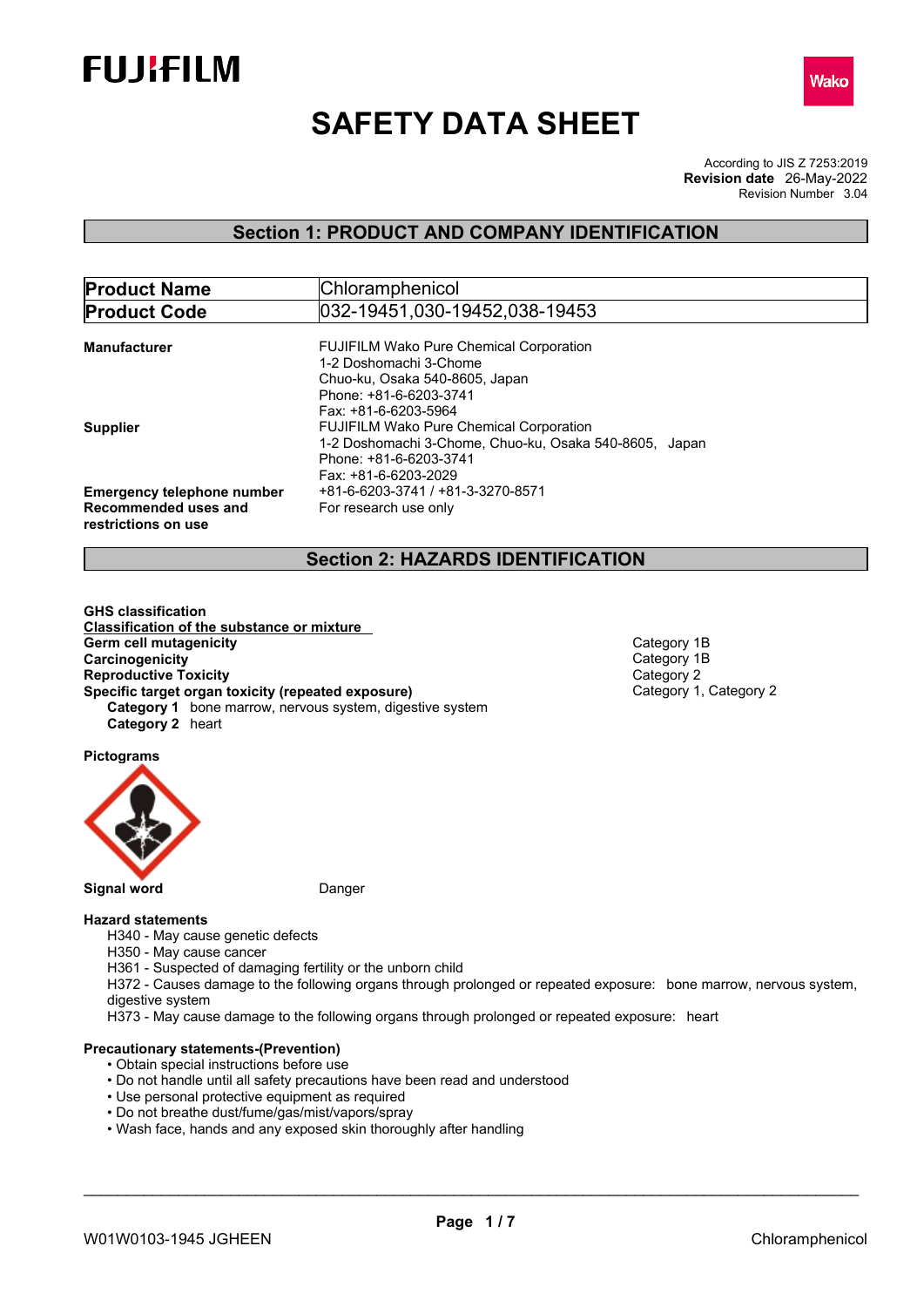• Do not eat, drink or smoke when using this product **Precautionary statements-(Response)**

- IF exposed or concerned: Get medical advice/attention
- **Precautionary statements-(Storage)**

• Store locked up

**Precautionary statements-(Disposal)**

• Dispose of contents/container to an approved waste disposal plant

#### **Others**

**Other hazards** Not available

### **Section 3: COMPOSITION/INFORMATION ON INGREDIENTS**

**Single Substance or Mixture** Substance

#### **Formula** C11H12Cl2N2O5

| <b>Chemical</b><br>Name | Weight-% | Molecular weight                    | <b>ENCS</b> | <b>ISHL</b><br>No.                               | DN<br><b>CAS</b><br>NI               |
|-------------------------|----------|-------------------------------------|-------------|--------------------------------------------------|--------------------------------------|
| Chloramphenicol         | n,<br>U  | $\sim$<br>$\overline{a}$<br>∪د∪. ان | N/          | $\overline{\phantom{a}}$<br>⊶_qq<br>$\sim$<br>ັບ | $- -$<br>$-\sim$<br>hh.<br>JU<br>. . |

**Note on ISHL No.:** \* in the table means announced chemical substances.

**Impurities and/or Additives:** Not applicable

### **Section 4: FIRST AID MEASURES**

#### **Inhalation**

Remove to fresh air. If symptoms persist, call a physician.

#### **Skin contact**

Wash off immediately with soap and plenty of water. If symptoms persist, call a physician.

#### **Eye contact**

IF IN EYES: Rinse cautiously with water for several minutes. Remove contact lenses, if present and easy to do. Continue rinsing. Immediate medical attention is required.

#### **Ingestion**

Rinse mouth. Never give anything by mouth to an unconscious person. Call a physician or poison control center immediately. Do not induce vomiting without medical advice.

#### **Protection of first-aiders**

Use personal protective equipment as required.

### **Section 5: FIRE FIGHTING MEASURES**

#### **Suitable extinguishing media**

Water spray (fog), Carbon dioxide (CO2), Foam, Extinguishing powder, Sand

#### **Unsuitable extinguishing media**

No information available

#### **Specific hazards arising from the chemical product**

Thermal decomposition can lead to release of irritating and toxic gases and vapors.

**Special extinguishing method**

#### No information available

### **Special protective actions for**

**fire-fighters**

Use personal protective equipment as required.Firefighters should wear self-contained breathing apparatus and full firefighting turnout gear.

### **Section 6: ACCIDENTAL RELEASE MEASURES**

#### **Personal precautions, protective equipment and emergency procedures**

For indoor, provide adequate ventilation process until the end of working. Deny unnecessary entry other than the people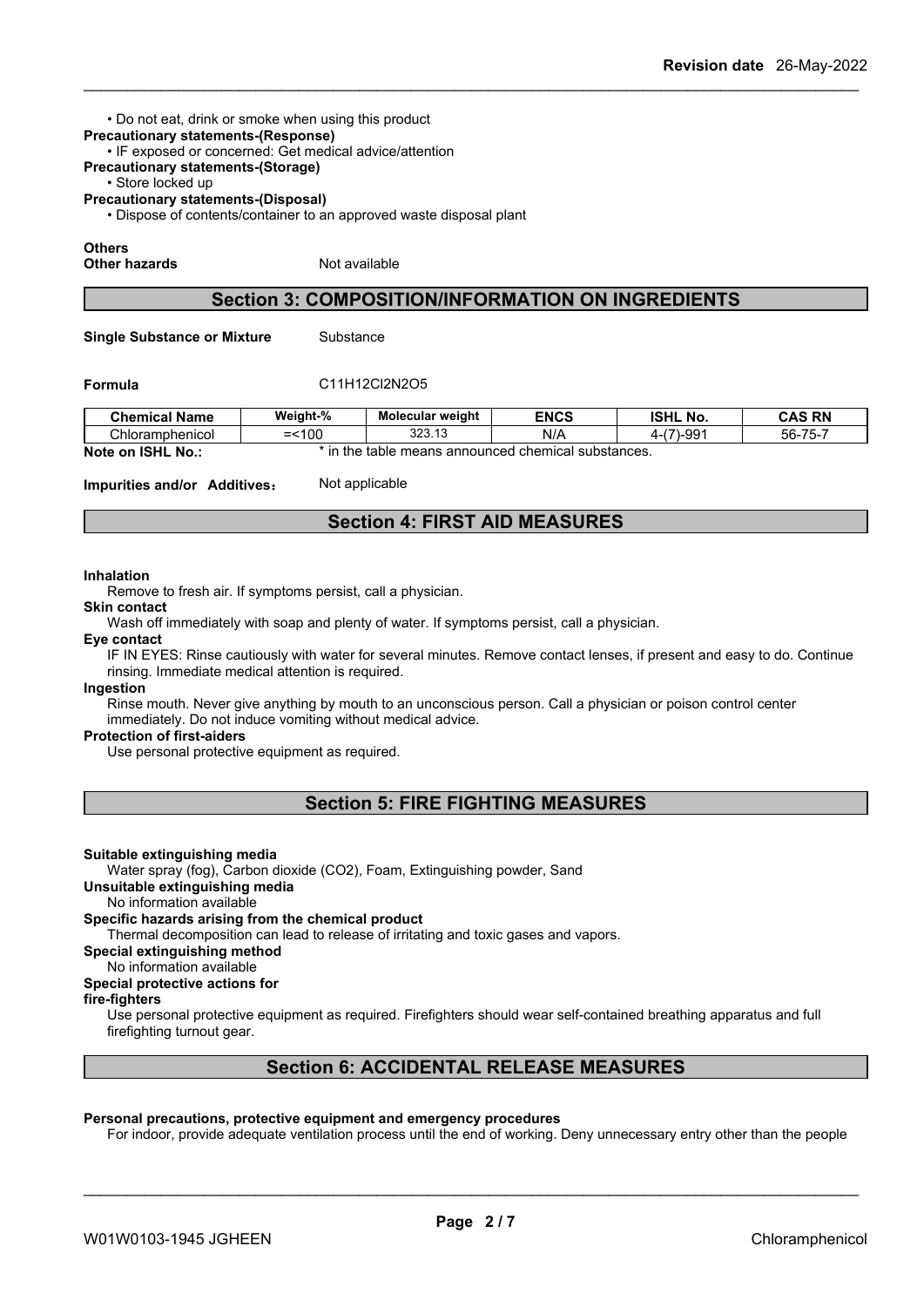involved by, for example, using a rope. While working, wear appropriate protective equipments to avoid adhering it on skin, or inhaling the gas. Work from windward, and retract the people downwind.

#### **Environmental precautions**

To be careful not discharged to the environment without being properly handled waste water contaminated.

**Methods and materials for contaminent and methods and materials for cleaning up**

Sweep up and gather scattered particles, and collect it in an empty airtight container.

**Recoverly, neutralization**

No information available

#### **Secondary disaster prevention measures**

Clean contaminated objects and areas thoroughly observing environmental regulations.

### **Section 7: HANDLING AND STORAGE**

#### **Handling**

#### **Technical measures**

Avoid contact with strong oxidizing agents. Use with local exhaust ventilation.

#### **Precautions**

Do not rough handling containers, such as upsetting, falling, giving a shock, and dragging Prevent leakage, overflow, and scattering. Not to generate steam and dust in vain. Seal the container after use. After handling, wash hands and face, and then gargle In places other than those specified, should not be smoking or eating and drinking Should not be brought contaminated protective equipment and gloves to rest stops Deny unnecessary entry of non-emergency personnel to the handling area

#### **Safety handling precautions**

Avoid contact with skin, eyes or clothing. Use personal protective equipment as required.

#### **Storage**

**Safe storage conditions Incompatible substances** Strong oxidizing agents

**Storage conditions** Keep container protect from light tightly closed. Store in a cool (2-10 °C) place. **Safe packaging material** Polyethylene, Polypropylene

### **Section 8: EXPOSURE CONTROLS/PERSONAL PROTECTION**

#### **Engineering controls**

In case of indoor workplace, seal the source or use a local exhaust system. Provide the safety shower facility, and handand eye-wash facility. And display their position clearly.

**Exposure limits** This product, as supplied, does not contain any hazardous materials with occupational exposure limits established by the region specific regulatory bodies.

## **Personal protective equipment**

**Respiratory protection** Dust mask<br> **Hand protection** Protection **Hand protection**<br> **Eye protection**<br> **Eye protection**<br> **Protective eyeglas Skin** and body protection **General hygiene considerations**

protective eyeglasses or chemical safety goggles<br>Long-sleeved work clothes

Handle in accordance with good industrial hygiene and safety practice.

### **Section 9: PHYSICAL AND CHEMICAL PROPERTIES**

**Form Color** White - slightly yellow **Appearance crystalline powder Odor** no data available **Melting point/freezing point heating point** 149 - 153 °C<br> **Boiling point, initial boiling point and boiling range both and the modern available Boiling point, initial boiling point and boiling range<br>Flammability Evaporation** rate: **Flammability (solid, gas):** no data available **Upper/lower flammability or**

**Flammability** no data available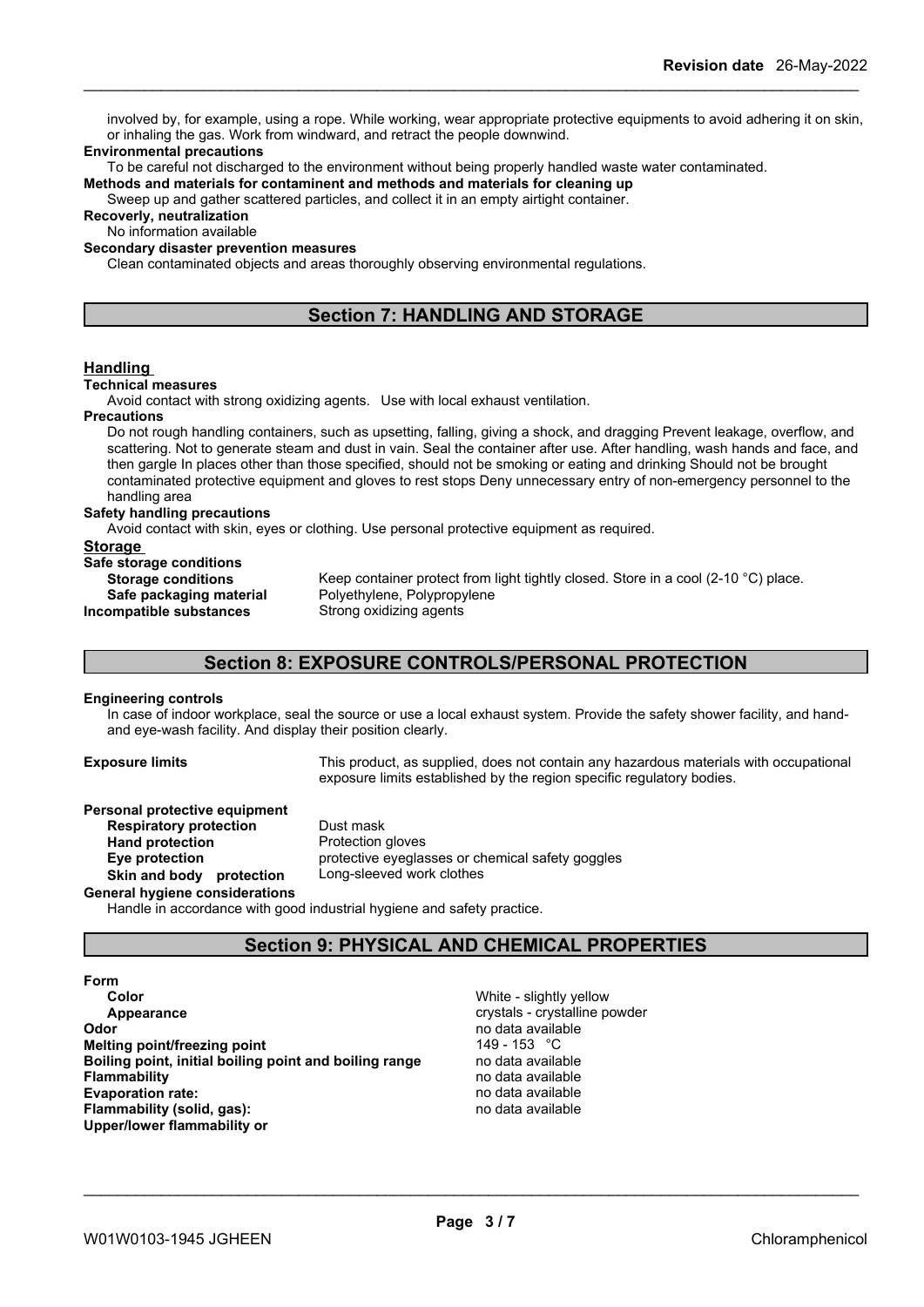- **explosive limits Upper**: **no data available Lower:** no data available **Flash point**<br> **Auto-ignition temperature:**<br> **Auto-ignition temperature:**<br> **Auto-ignition temperature: Auto-ignition temperature:**<br> **Decomposition temperature:** Network and the modata available **Decomposition temperature: pH** 4.5 - 7.5 **Viscosity (coefficient of viscosity)** no data available **Dynamic viscosity**<br> **Solubilities**<br> **Solubilities**<br> **Solubilities n-Octanol/water partition coefficient:(log Pow) no data available<br>
<b>Vapour pressure** no data available **Vapour pressure** no data available<br> **Specific Gravity / Relative density** enter the no data available **Specific Gravity / Relative density and the control of the Vapour density Vapour density Vapour density Vapour density**<br> **Particle characteristics**<br> **Particle characteristics**<br> **Particle characteristics Particle characteristics** 
	- Ethanol : soluble . water : slightly soluble . no data available

### **Section 10: STABILITY AND REACTIVITY**

#### **Stability**

| <b>Reactivity</b>                                                                               | no data available                                                           |
|-------------------------------------------------------------------------------------------------|-----------------------------------------------------------------------------|
| <b>Chemical stability</b>                                                                       | May be altered by light.                                                    |
| <b>Hazardous reactions</b>                                                                      |                                                                             |
| None under normal processing                                                                    |                                                                             |
|                                                                                                 |                                                                             |
| Extremes of temperature and direct sunlight                                                     |                                                                             |
|                                                                                                 |                                                                             |
| Strong oxidizing agents                                                                         |                                                                             |
|                                                                                                 |                                                                             |
|                                                                                                 | Carbon monooxide (CO), Carbon dioxide (CO2), Nitrogen oxides (NOx), Halides |
| <b>Conditions to avoid</b><br>Incompatible materials<br><b>Hazardous decomposition products</b> |                                                                             |

### **Section 11: TOXICOLOGICAL INFORMATION**

#### **Acute toxicity**

| <b>Name</b><br><b>Chemical N</b> | <b>D50</b><br>פיור           | <b>LD50</b> | <b>.C50</b><br>ıtion<br>ınnalar |
|----------------------------------|------------------------------|-------------|---------------------------------|
| Chloramphenicol                  | 2500<br>Rat<br>ma/ka<br>-999 | N/A         | $N$ //                          |

| <b>Chemical Name</b> | Acute toxicity -oral- source      |                                                                  | Acute toxicity -dermal- source   Acute toxicity -inhalation gas- |
|----------------------|-----------------------------------|------------------------------------------------------------------|------------------------------------------------------------------|
|                      | information                       | information                                                      | source information                                               |
| Chloramphenicol      | Based on the NITE GHS             | Based on the NITE GHS                                            | Based on the NITE GHS                                            |
|                      | Iclassification results.          | classification results.                                          | <b>I</b> classification results.                                 |
|                      |                                   |                                                                  |                                                                  |
|                      |                                   |                                                                  |                                                                  |
| <b>Chemical Name</b> | <b>Acute toxicity -inhalation</b> | Acute toxicity -inhalation dust-Acute toxicity -inhalation mist- |                                                                  |
|                      | vapor-source information          | source information                                               | source information                                               |
| Chloramphenicol      | Based on the NITE GHS             | Based on the NITE GHS                                            | Based on the NITE GHS                                            |

\_\_\_\_\_\_\_\_\_\_\_\_\_\_\_\_\_\_\_\_\_\_\_\_\_\_\_\_\_\_\_\_\_\_\_\_\_\_\_\_\_\_\_\_\_\_\_\_\_\_\_\_\_\_\_\_\_\_\_\_\_\_\_\_\_\_\_\_\_\_\_\_\_\_\_\_\_\_\_\_\_\_\_\_\_\_\_\_\_\_

#### **Skin irritation/corrosion**

| <b>Chemical Name</b>                  | Skin corrosion/irritation source information         |
|---------------------------------------|------------------------------------------------------|
| Chloramphenicol                       | Based on the NITE GHS classification results.        |
| Serious eye damage/ irritation        |                                                      |
| <b>Chemical Name</b>                  | Serious eye damage/irritation source information     |
| Chloramphenicol                       | Based on the NITE GHS classification results.        |
| Respiratory or skin sensitization     |                                                      |
| <b>Chemical Name</b>                  | Respiratory or Skin sensitization source information |
| Chloramphenicol                       | Based on the NITE GHS classification results.        |
| <b>Reproductive cell mutagenicity</b> |                                                      |
| <b>Chemical Name</b>                  | germ cell mutagencity source information             |
| Chloramphenicol                       | Based on the NITE GHS classification results.        |
|                                       |                                                      |

#### **Carcinogenicity**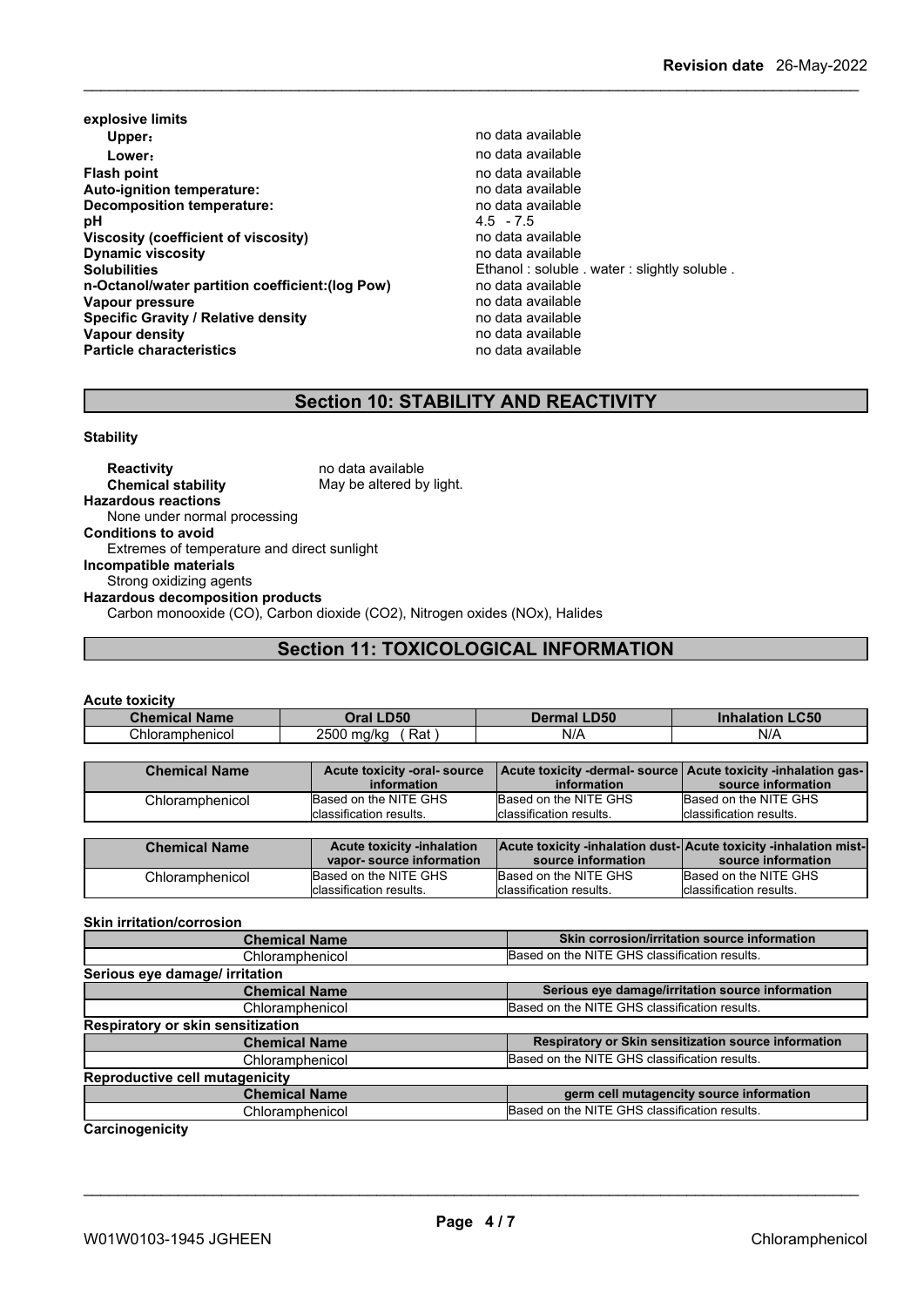| <b>Chemical Name</b>          |                      | Carcinogenicity source information            |                                               |                                          |                     |
|-------------------------------|----------------------|-----------------------------------------------|-----------------------------------------------|------------------------------------------|---------------------|
| Chloramphenicol               |                      | Based on the NITE GHS classification results. |                                               |                                          |                     |
|                               |                      |                                               |                                               |                                          |                     |
| <b>Chemical Name</b>          |                      | <b>NTP</b>                                    | <b>IARC</b>                                   | <b>ACGIH</b>                             | <b>JSOH (Japan)</b> |
| Chloramphenicol<br>56-75-7    |                      | Reasonably<br>Anticipated                     | Group 2A                                      |                                          |                     |
| <b>Reproductive toxicity</b>  |                      |                                               |                                               |                                          |                     |
|                               | <b>Chemical Name</b> |                                               |                                               | Reproductive toxicity source information |                     |
|                               | Chloramphenicol      |                                               | Based on the NITE GHS classification results. |                                          |                     |
| <b>STOT-single exposure</b>   |                      |                                               |                                               |                                          |                     |
| <b>Chemical Name</b>          |                      | STOT -single exposure- source information     |                                               |                                          |                     |
| Chloramphenicol               |                      | Based on the NITE GHS classification results. |                                               |                                          |                     |
| <b>STOT-repeated exposure</b> |                      |                                               |                                               |                                          |                     |
| <b>Chemical Name</b>          |                      | STOT -repeated exposure- source information   |                                               |                                          |                     |
| Chloramphenicol               |                      | Based on the NITE GHS classification results. |                                               |                                          |                     |
| <b>Aspiration hazard</b>      |                      |                                               |                                               |                                          |                     |
| <b>Chemical Name</b>          |                      | <b>Aspiration Hazard source information</b>   |                                               |                                          |                     |
|                               | Chloramphenicol      |                                               | Based on the NITE GHS classification results. |                                          |                     |

### **Section 12: ECOLOGICAL INFORMATION**

#### **Ecotoxicity**

| <b>Chemical Name</b> | Algae/aguatic plants | Fish | Crustacea                                     |
|----------------------|----------------------|------|-----------------------------------------------|
| Chloramphenicol      | N/A                  | N/A  | EC50<br>Daphnia magna<br>48 h<br>345,000 ua/L |

#### **Other data**

| <b>Chemical Name</b> | Short-term (acute) hazardous to the  | Long-term (chronic) hazardous to the |
|----------------------|--------------------------------------|--------------------------------------|
|                      | aquatic environment source           | aquatic environment source           |
|                      | information                          | information                          |
| Chloramphenicol      | Based on the NITE GHS classification | Based on the NITE GHS classification |
|                      | results.                             | lresults.                            |

**No information available No information available Mobility in soil** No information available **Hazard to the ozone layer** No information available

### **Section 13: DISPOSAL CONSIDERATIONS**

#### **Waste from residues**

Disposal should be in accordance with applicable regional, national and local laws and regulations. **Contaminated container and contaminated packaging**

Disposal should be in accordance with applicable regional, national and local laws and regulations.

### **Section 14: TRANSPORT INFORMATION**

| <b>ADR/RID</b><br>UN number<br>Proper shipping name:<br>UN classfication<br><b>Subsidiary hazard class</b> | Not regulated<br>- |  |
|------------------------------------------------------------------------------------------------------------|--------------------|--|
| Packing group<br><b>Marine pollutant</b>                                                                   | Not applicable     |  |
| <b>IMDG</b><br>UN number<br>Proper shipping name:                                                          | Not regulated      |  |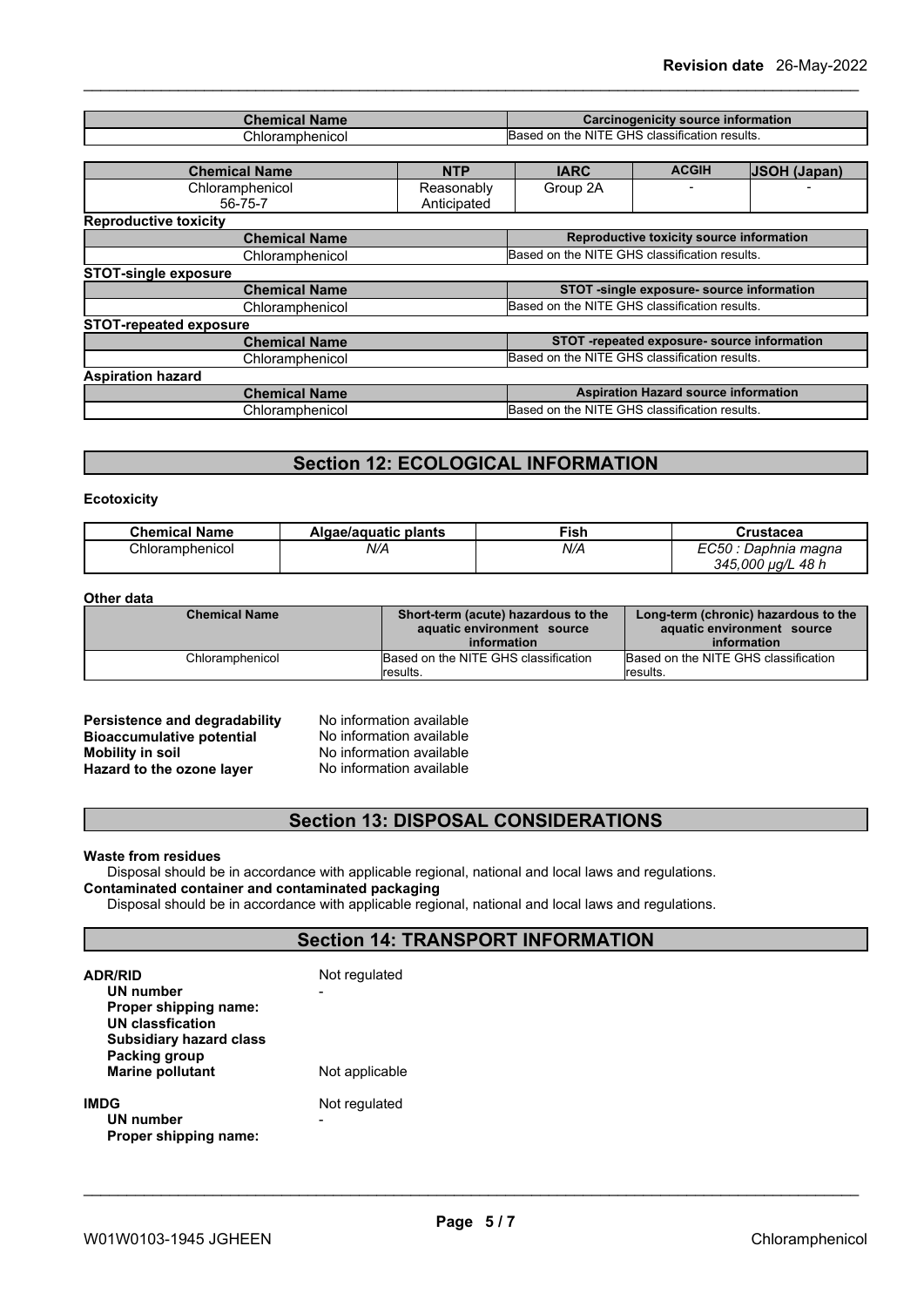| UN classfication<br><b>Subsidiary hazard class</b><br>Packing group<br><b>Marine pollutant (Sea)</b><br>Transport in bulk according to<br>Annex II of MARPOL 73/78 and<br>the IBC Code | Not applicable<br>No information available |
|----------------------------------------------------------------------------------------------------------------------------------------------------------------------------------------|--------------------------------------------|
| ΙΑΤΑ                                                                                                                                                                                   | Not regulated                              |
| UN number                                                                                                                                                                              |                                            |
| Proper shipping name:                                                                                                                                                                  |                                            |
| UN classfication                                                                                                                                                                       |                                            |
| <b>Subsidiary hazard class</b>                                                                                                                                                         |                                            |
| Packing group                                                                                                                                                                          |                                            |
| <b>Environmentally Hazardous</b>                                                                                                                                                       | Not applicable                             |
| <b>Substance</b>                                                                                                                                                                       |                                            |

### **Section 15: REGULATORY INFORMATION**

| <b>International Inventories</b>                |                                           |                                                                                     |                                |  |
|-------------------------------------------------|-------------------------------------------|-------------------------------------------------------------------------------------|--------------------------------|--|
| <b>EINECS/ELINCS</b>                            | Listed                                    |                                                                                     |                                |  |
| <b>TSCA</b>                                     | Listed                                    |                                                                                     |                                |  |
|                                                 |                                           |                                                                                     |                                |  |
| Japanese regulations<br><b>Fire Service Act</b> |                                           |                                                                                     |                                |  |
|                                                 | Not applicable                            |                                                                                     |                                |  |
| <b>Poisonous and Deleterious</b>                | Not applicable                            |                                                                                     |                                |  |
| <b>Substances Control Law</b>                   |                                           |                                                                                     |                                |  |
| Industrial Safety and Health Act Not applicable |                                           |                                                                                     |                                |  |
| Industrial Safety and Health Act (              |                                           | 【2024.4.1∼】 Harmful Substances Whose Names Are to be Indicated on the Label (Law    |                                |  |
| 2024~)                                          | Art.57. Para.1. Enforcement Order Art.18) |                                                                                     |                                |  |
|                                                 |                                           | 【2024.4.1∼】 Notifiable Substances (Law Art.57-2, Enforcement Oder Art.18-2 Attached |                                |  |
|                                                 | TableNo.9)                                |                                                                                     |                                |  |
| <b>Regulations for the carriage</b>             | Not applicable                            |                                                                                     |                                |  |
| and storage of dangerous                        |                                           |                                                                                     |                                |  |
| goods in ship                                   |                                           |                                                                                     |                                |  |
| <b>Civil Aeronautics Law</b>                    | Not applicable                            |                                                                                     |                                |  |
| <b>Pollutant Release and Transfer Class 2</b>   |                                           |                                                                                     |                                |  |
| <b>Register Law</b>                             |                                           |                                                                                     |                                |  |
| $(-2023.3.31)$                                  |                                           |                                                                                     |                                |  |
| Class 2 - No.                                   | 30                                        |                                                                                     |                                |  |
| <b>Pollutant Release and Transfer</b>           | Not applicable                            |                                                                                     |                                |  |
| <b>Register Law</b>                             |                                           |                                                                                     |                                |  |
| (2023/4/1)                                      |                                           |                                                                                     |                                |  |
| <b>Export Trade Control Order</b>               | Not applicable                            |                                                                                     |                                |  |
| <b>Chemical Name</b>                            | Poisonous and Deleterious                 | Industrial Safety and Health Act                                                    | Pollutant Release and Transfer |  |
|                                                 | Substances Control Law                    | Substances                                                                          | Register Law                   |  |
|                                                 |                                           | $(1, \ldots, 1)$ $\vdots$ $\vdots$ $\vdots$                                         | (0.000000)                     |  |

| <b>Unemical Name</b>                           | Poisonous and Deleterious<br>Substances Control Law | Thoustrial Safety and Health Act   Polititant Release and Transfer<br><b>Substances</b><br>(Law Art 57-2)<br>$(-2024.3.31)$ | Register Law<br>$(-2023.3.31)$ |  |
|------------------------------------------------|-----------------------------------------------------|-----------------------------------------------------------------------------------------------------------------------------|--------------------------------|--|
| Chloramphenicol<br>$156 - 75 - 7$<br>$2 = 100$ |                                                     |                                                                                                                             | Applicable                     |  |

### **Section 16: OTHER INFORMATION**

| Key literature references and | NITE: National Institute of Technology and Evaluation (JAPAN)                   |
|-------------------------------|---------------------------------------------------------------------------------|
| sources for data etc.         | http://www.safe.nite.go.jp/japan/db.html                                        |
|                               | <b>IATA dangerous Goods Regulations</b>                                         |
|                               | RTECS: Registry of Toxic Effects of Chemical Substances                         |
|                               | Japan Industrial Safety and Health Association GHS Model SDS                    |
|                               | Dictionary of Synthetic Oraganic Chemistry, SSOCJ, Koudansha Scientific Co.Ltd. |
|                               | Chemical Dictionary, Kyouritsu Publishing Co., Ltd.                             |
|                               | etc                                                                             |